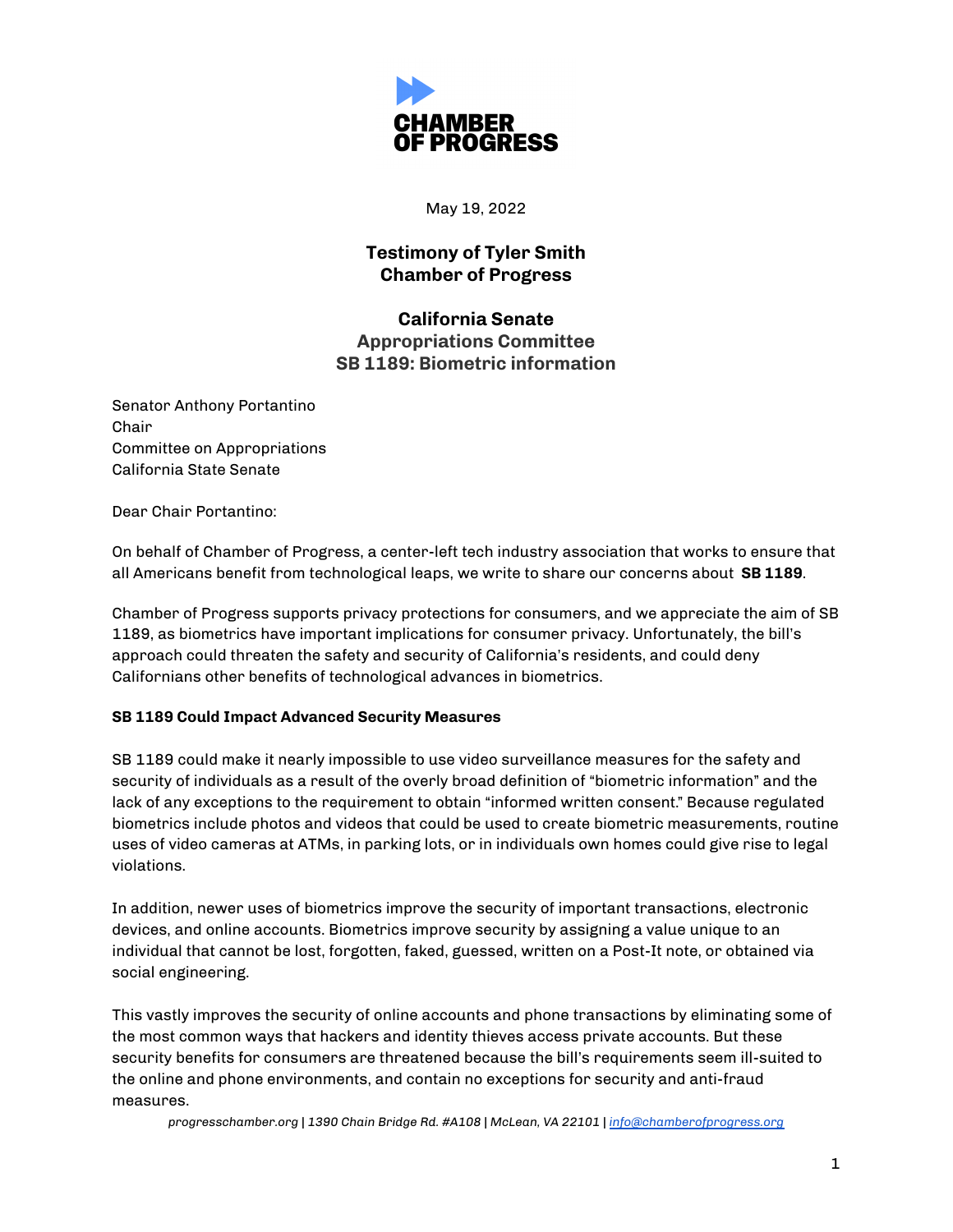## **SB 1189 Could Deny California Resident the Benefits of Technological Advances**

In addition to security benefits, biometric technology benefits consumers in a number of ways, for example:

- Biometrics enables important transactions, such as buying or selling a home, to be conducted remotely⏤something that has benefited many during the pandemic.
- Biometrics can allow remote unlocking of a car when the keys are locked inside.
- It can offer peace of mind through the ability to monitor one's home while away or to see who is at the door before answering.
- Frequent travelers can speed through the airport security line.
- Online shoppers can virtually "try on" a new outfit or hair color.
- Parents who have their hands full don't have to juggle keycards, keys, or entering a passcode to unlock the front door to their building, their car, or their phone.
- Families with voice-enabled smart home devices can set unique preferences for each family member who can be recognized by voice.

We are just at the early stages of exploring how biometric technology can improve our lives, but SB 1189 could deny California residents the opportunity to take advantage of these advances.

## **SB 1189 Contains Impractical Provisions**

The bill's requirement to obtain "informed written consent" for use of a biometric information makes no provision for, and offers no exceptions for, situations where obtaining such consent would be impossible or impracticable. These include consent for security cameras in areas where the owner of the camera does not have a relationship with everyone whose face could be captured, or where voice-enabled devices may be in use and the service provider does not control who has access to the device.

California SB 1189 is modeled on Illinois' Biometric Information Privacy Act (BIPA), but goes beyond notice and consent by **limiting the circumstances** under which a business entity may collect biometric information to those where the biometric information is required to provide a service to the person whose biometric information is to be collected or another "business purpose" as defined by the CCPA (Section 1798.140 of the California Civil Code). It also prohibits a business from refusing to provide a service to a consumer who has refused to consent to collection of biometric information unless it is "strictly necessary" to provide the